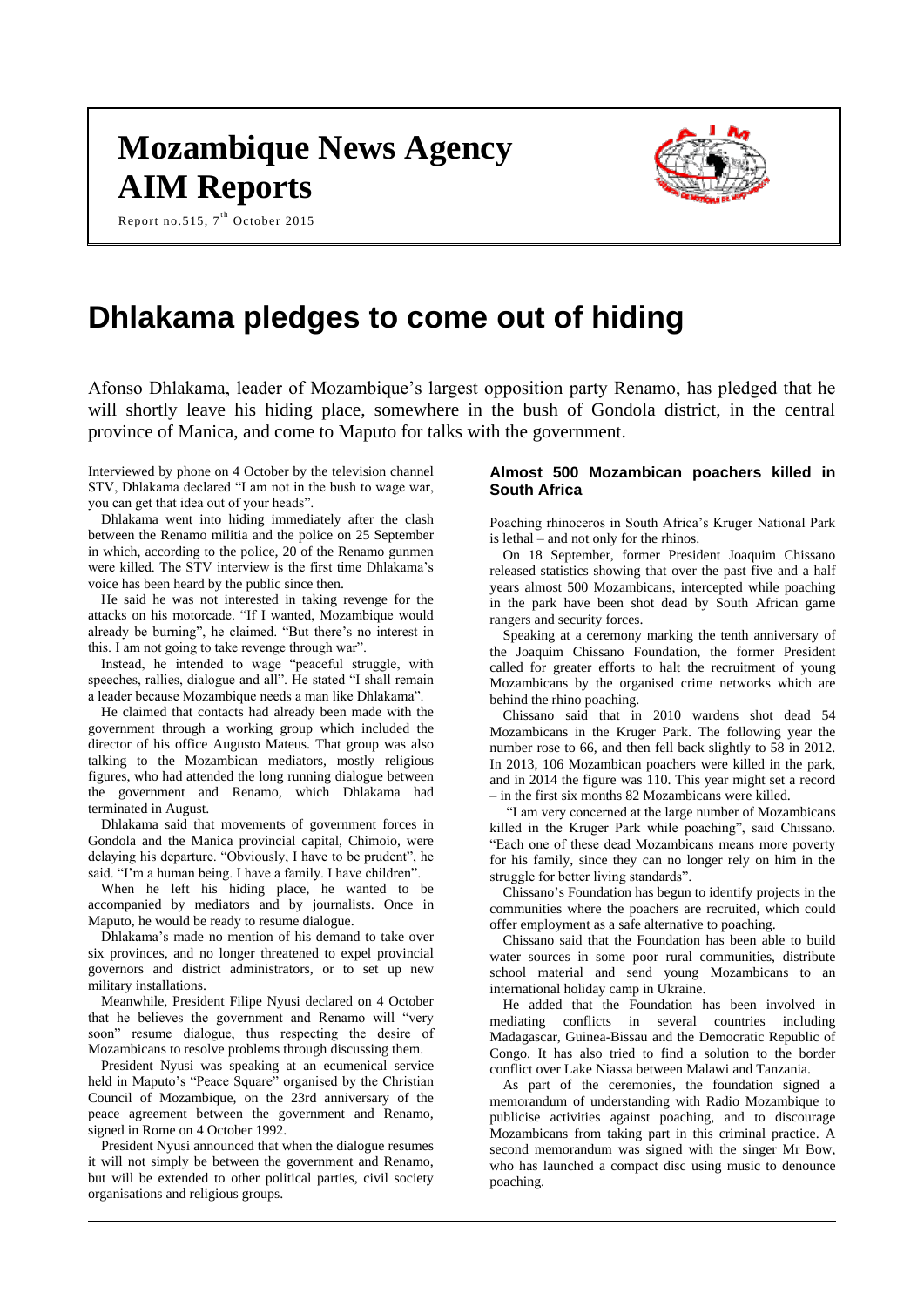#### **Government and donors reach agreement**

The Minister of Economy and Finance, Adriano Maleiane, on 21 September signed a new Memorandum of Understanding with 14 donors and funding agencies who have pledged to provide direct support to the Mozambican state budget for the next five years.

This group, known as the Programme Aid Partners (PAPs) consists of the World Bank, the African Development Bank, the European Commission, Britain, Sweden, Switzerland, Finland, France, Italy, Portugal, Spain, Ireland, Austria and Canada.

Under the previous Memorandum that governed budget support between 2009 and 2015, there were 19 partners, and so the group was often referred to as the "G-19". But five European countries did not sign the new memorandum, and are no longer committed to giving any of their aid to Mozambique in the shape of budget support. They are Germany, Holland, Belgium Norway and Denmark.

The first memorandum on budget support was signed in 2004, and Maleiane declared that, in the 11 years since then, the PAPs have provided about US\$4 billion in general budget support, an annual average of around US\$400 million, or about 12 per cent of the Mozambican state's total revenue.

Maleiane said that Mozambican dependence on foreign aid has been steadily falling, as a percentage both of total public expenditure and of the Gross Domestic Product. Despite this reduction, he added, "general budget support continues to make a significant financial contribution to the state budget".

By signing the third budget support memorandum of understanding, the Mozambican government and its partners, Maleiane said "are sending the world a strong message of mutual trust which is only built with the frank and open dialogue which has characterised our partnership".

The government was aware of its responsibilities under the memorandum, he added, and so would "continue to strengthen fiscal transparency in the framework of public financial management, and will pursue reforms in fiscal administration, in the quality of public service provision, and in improving the business environment, in line with the priority of promoting inclusive growth".

Maleiane said the economic statistics from the first half of the year showed the government is likely to meet its main macro-economic targets. GDP grew by 6.1 per cent in the first six months, which was in line with annual target for a growth rate of 7.5 per cent (there is always more economic activity in the second half of the year than the first half).

The average 12 monthly rate of inflation was 2.35 per cent, much lower than predicted, and suggesting the government will meet its target for an annual rate of inflation no higher than 5.1 per cent.

The state managed to collect 70.4 billion meticais (US\$ 1.8 billion) in revenue (essentially taxes) between January and June, which was 99.2 per cent of the target for the period, and covered 82.2 per cent of public expenditure in the first six months.

The current chairperson of the PAPs, Portuguese ambassador Jose Duarte, put this year's general budget support at US\$272 million, and the amount pledged for next year at US\$312 million.

He said the new memorandum of understanding was shorter and easier to use than its predecessor. It provided for "a simple, light and flexible structure" for the partnership "which will oblige us all to be more efficient".

In the coming period there would be "more substance and less procedure" to the partnership, he forecast.

#### **Mozambique declared free of landmines**

Mozambique was officially declared free of land mines at a ceremony in Maputo on 17 September, addressed by Foreign Minister Oldemiro Baloi, and representatives of the United Nations, of the main humanitarian demining agencies, and of the donors who had funded mine clearance.

Demining began on a small scale immediately after the 1992 peace agreement between the government and Renamo rebels*.* These initial efforts were largely overseen by the United Nations, aimed largely at clearing key access roads and areas to resettle people displaced by the war. The government has no statistics for how many mines were destroyed in this period.

In 1998, Mozambique ratified the Ottawa Convention outlawing anti-personnel landmines. The treaty took effect in March 1999 and Mozambique had a ten year period to clear the mines. The government agency for this, the National Demining Institute (IND), was set up in 1999, and the first national survey of mined areas was held in 2000-2001.

This showed that there were minefields in all ten provinces. An estimated 556 million square metres were affected, directly impacting on the lives of 791 villages and 1.5 million people.

The ten year deadline proved unrealistic. Mozambique asked the Permanent Committee of the State Parties to the Ottawa Convention for a five year extension, bringing the deadline to March 2014. When, in late 2013, it was found that the work could not be completed by then, a further extension, to the end of 2014 was requested and granted.

The demining continued into 2015, but the task is regarded as essentially complete. Although no-one imagines that every last explosive device has been removed from Mozambican soil, the residual problems will be dealt with, not by international assistance, but by the Mozambican police.

The director of the IND, Alberto Augusto, told AIM that since 2000 about 214,700 land mines have been removed and destroyed. The final push was given in the National Mine Action Plan for 2008-2014 under which 77,893 antipersonnel mines, 8,499 anti-group mines and 136 anti-tank mines were destroyed. In addition the mine clearance teams removed 5,475 other items of unexploded ordnance, and 83,792 small caliber munitions.

Over this six year period, 3,330 areas covering 55.49 million square metres were cleared of mines. Minefields laid around key infrastructure, such as the Cahora Bassa and Chicamba dams, the railways from Maputo and Beira to Zimbabwe, and the power lines supply Maputo and Beira with electricity, were removed.

Augusto said one remaining problem was minefields on the border with Zimbabwe. The mines have all been removed on the Mozambican side of the border, but no similar work has been done in Zimbabwe, a situation which endangers the Mozambicans who regularly cross the border.

Baloi said the Mozambican government had regarded demining as a "vital condition to allow communities to resume their social and economic activities in safety".

The demining programme had been a success, he declared, "because we achieved the target of freeing all known mined areas in the country, so as to ensure freedom of movement throughout our entire national territory".

Mozambique, he added, had thus become the first of the five most severely mined countries in the world to comply with the mine clearance obligations of the Ottawa Convention (the other four are Afghanistan, Cambodia, Angola and South Sudan).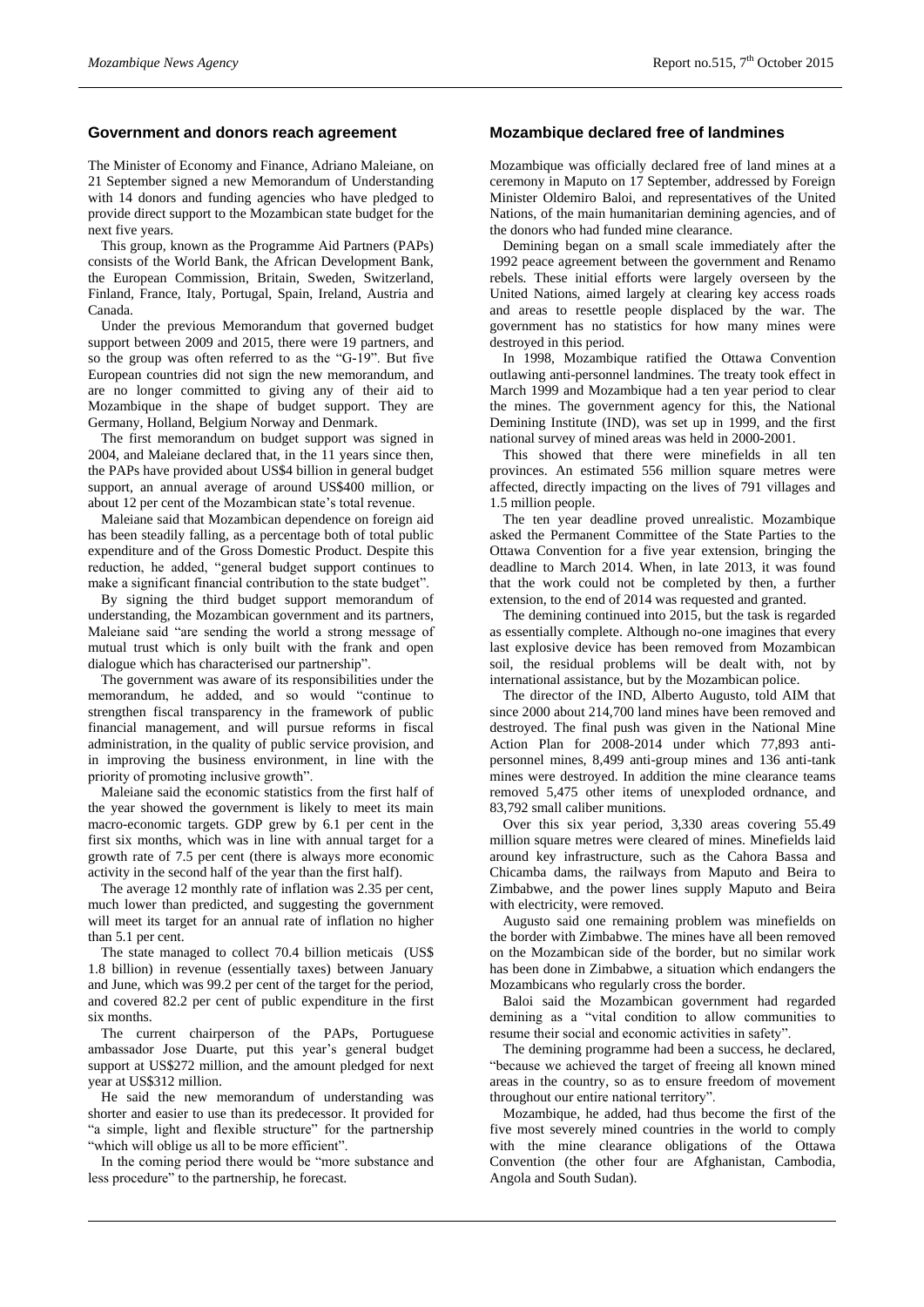# **Level of loan repayments "unsatisfactory"**

The level of repayments of loans from the government's Urban Poverty Reduction Strategic Programme (PERPU) remains unsatisfactory, according to Manuel Rodrigues, spokesperson for the Coordinating Council of the Ministry of State Administration.

Speaking on 1 October, Rodrigues said that, although PERPU was set up four years ago, repayments have not yet reached 20 per cent (this is similar to the repayment problems with its rural equivalent, the District Development Fund, FDD, set up in 2005, except that FDD repayments are even lower).

"Some beneficiaries don't repay because they say they want to re-use the funds for other activities, while others don't repay out of negligence", said Rodrigues. "But there are also those who don't repay for reasons of force majeure – because they have suffered some kind of disaster. Imagine someone has gone into poultry breeding and a disease comes along and wipes out the chickens. Obviously he can't repay the money, or if he does, it won't be in good time".

Rodrigues said that of the 560 million meticais (US\$14 million) allocated to PERPU in March 2011, so far the beneficiaries have only repaid 102 million – or just 18.2 per cent. He cited the central cities of Beira and Quelimane as facing particularly serious repayment problems.

As for the FDD, since it was created around four billion meticais have been allocated to the districts. Rodrigues said that only 43 million meticais has been repaid.

As for what the government could do about this, he admitted no clear measures had been established for dealing with those who did not repay or made late repayments.

However, the Coordinating Council had now considered a proposal to monitor the beneficiaries whose repayments are in arrears. But it is not yet clear how this would work, apart from asking the municipal authorities to persuade the beneficiaries to pay up.

"The problem of the low levels of repayment is indeed worrying", Rodrigues said. "As you know, the idea of these programmes is that the repayments will be used to finance other beneficiaries. So if we're not recouping the money to lend it to others, that's worrying but it doesn't mean we're going to stop".

# **Rhino horn traffickers arrested**

The police have arrested three individuals in the possession of rhinoceros horns, in the southern province of Inhambane.

A police night patrol detained the three men in Massinga district. They claimed they were working for a businessman who had ordered the horns.

Since both African species of rhinoceros, the black and the white, are believed to be extinct in southern Mozambique, it is likely that the horns came from rhinos poached across the border, in South Africa's Kruger National Park.

Also in Inhambane, two senior education officials have been arrested on the orders of the Provincial Office for the Fight against Corruption.

The two are the heads of the accounts departments in the education directorates in Maxixe and Homoine districts. They are accused of being part of a network which colluded to purchase services from a supplier without going through any tendering process. The supplier too has been arrested.

The fraudulent scheme was discovered when the anticorruption office ordered an audit of the two directorates. In Maxixe alone about two million meticais (US\$50,000) had been stolen from state coffers through this scheme.

#### **Chokwe receives 40 tractors**

The Mozambican government's Agricultural Development Fund (FDA) on 1 October delivered 40 tractors and their accessories to Chokwe district, in the southern province of Gaza, in a ceremony that marked the launching of the National Agricultural Mechanisation Programme.

The equipment is part of a total of 513 tractors imported by the Ministry of Agriculture and Food Security, under its "Programa Mais Alimentos" ("More Food Programme"), with the support of the Brazilian government.

The tractors will be installed in 47 Agricultural Service Centres. These Centres, farmed out to private management, will hire the tractors to farmers. The establishment of the Centres and the acquisition of the tractors cost US\$97.6 million, provided as a Brazilian line of credit. This loan is to be repaid over 15 years at an interest rate of 0.2 per cent.

The FDA's vision of the centres is that they will become integrated units which also provide agricultural inputs, technical assistance, transport and marketing services. Funding for the subsequent phases of the centres, which will include irrigation equipment and food processing, is still under negotiation.

Chokwe district, on the banks of the Limpopo River, contains the largest irrigation scheme in the country, with great potential for rice production. In the 2014/15 agricultural year, an irrigated area of 9,600 hectares was worked in Chokwe. Further rehabilitation of the irrigation infrastructures should lead to an expansion of the area under cultivation in the 2015/16 year to at least 14,000 hectares.

## **First phase of Nacala port rehabilitation**

Transport Minister Carlos Mesquita on 30 September inaugurated the first phase of the emergency rehabilitation of the northern port of Nacala. This is the first of three stages in the modernisation of the port, which will increase its capacity to handle containers by 80 per cent, and bulk liquids by 30 per cent. The annual container handling capacity could rise from 100,000 to 180,000 TEUs.

The first phase consisted of the rehabilitation of 310 metres of quay at the fuel and container terminals, and an area of 13,000 square metres for storing containers. A firefighting system and container handling equipment were installed. In addition, 75 Mozambican staff were trained in port management and in handling the new equipment.

The cost of phase one was US\$32.6 million financed by the Japanese government. Preparations are now under way for the next two phases. These include improving the internal port roads, building a new rail terminal and extending the quay. Work on Phase Two should begin in early 2016.

# **Henning Mankell dies**

The world of Mozambican culture went into mourning on 5 October on receiving the news of the death of Swedish author Henning Mankell from cancer in Goteburg at the age of 67.

The Swedish crime novel writer became involved in the Teatro Avenida in 1986 and spent much of his time living in Maputo. Writing on his website, Mankell stated that "one of the greatest adventures and challenges of my life has been my work with the Teatro Avenida. Working with people from different cultures makes you realise that there are more things uniting us than separating us".

Mankell was one of the leading writers in the "Nordic noir" genre and his books on Detective Kurt Wallander were translated into over 40 languages.